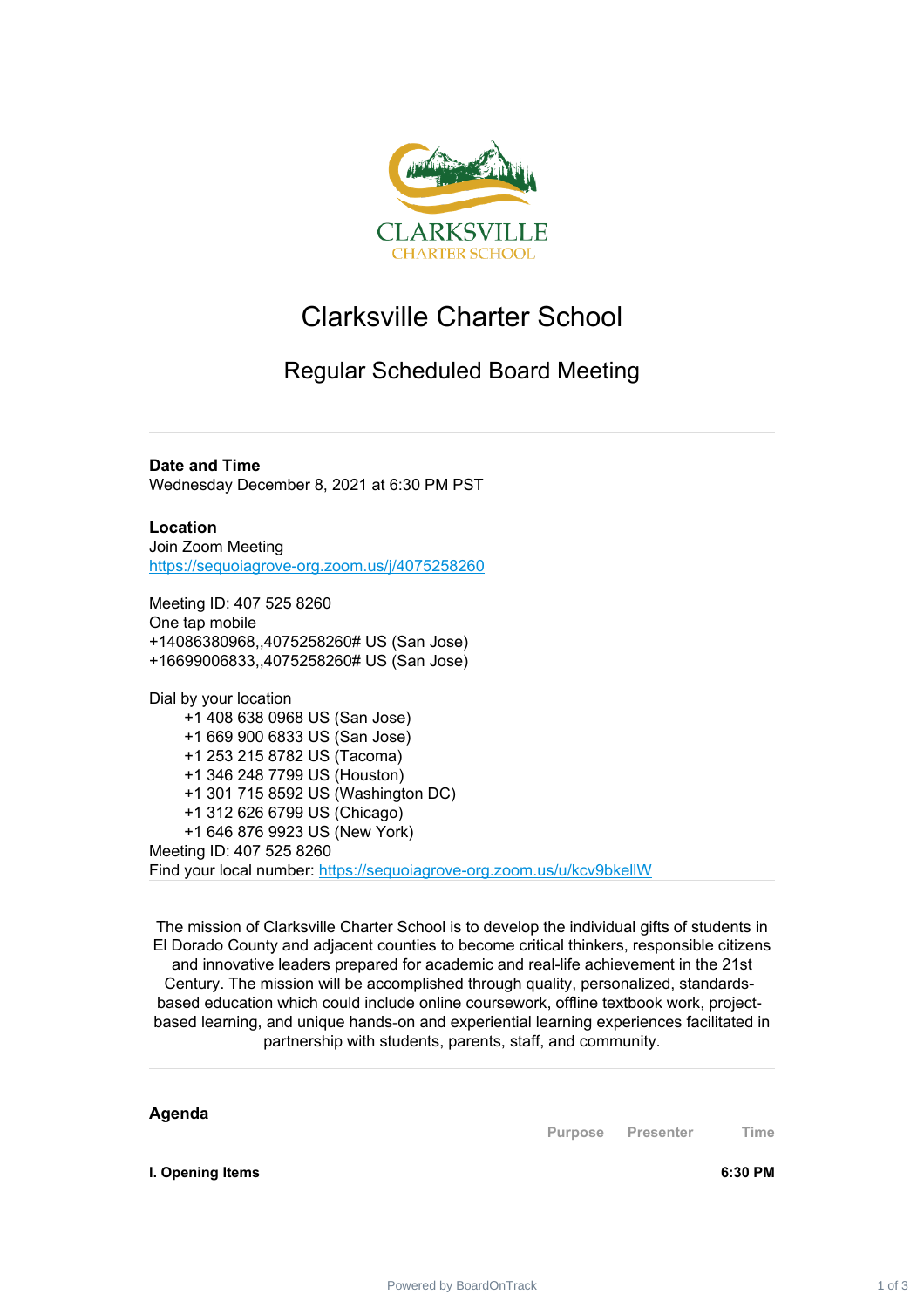| A. Record Attendance                                                         | <b>Purpose</b> | <b>Presenter</b><br>Emily<br>Allen | Time<br>1 m |
|------------------------------------------------------------------------------|----------------|------------------------------------|-------------|
| <b>B.</b> Continue Meeting Virtually Per AB 361 Report of<br><b>Findings</b> | Vote           | Emily<br>Allen                     | 5m          |
| <b>C.</b> Call the Meeting to Order                                          |                | Emily<br>Allen                     | 1 m         |
| <b>D.</b> Consent Agenda                                                     | Vote           | Emily<br>Allen                     | 1 m         |

1. Approval of the Agenda

2. Approval of the Minutes from November 17, 2021 Regular Scheduled Meeting

3. Safe to Return to In-Person Instruction Plan

| <b>E.</b> Public Comments             | Emily<br>Allen    | 3 m |
|---------------------------------------|-------------------|-----|
| <b>F.</b> Executive Director's Report | Jenell<br>Sherman | 15m |

| II. Finances                                                                      |                |                          | 6:56 PM         |
|-----------------------------------------------------------------------------------|----------------|--------------------------|-----------------|
| A. Educator Effectiveness Grant                                                   | <b>FYI</b>     | Dr.<br>Amanda<br>Johnson | 10 <sub>m</sub> |
| <b>B.</b> Vote to Open Public Hearing for Educator<br><b>Effectiveness Grant</b>  | Vote           | Emily<br>Allen           | 1 m             |
| C. Public Hearing for Educator Effectiveness Grant                                | <b>Discuss</b> |                          | 5m              |
| <b>D.</b> Vote to Close Public Hearing for Educator<br><b>Effectiveness Grant</b> | Vote           | Emily<br>Allen           | 1 <sub>m</sub>  |
| <b>E.</b> Fiscal Policies and Procedures                                          | Vote           | Dr.<br>Amanda<br>Johnson | 5 <sub>m</sub>  |

| III. Academic Excellence                        |      |                | 7:18 PM |
|-------------------------------------------------|------|----------------|---------|
| A. Special Education Extended School Year (ESY) | Vote | Megan<br>Nason | 5 m     |

| IV. Closing Items                                                        |                |                | 7:23 PM |
|--------------------------------------------------------------------------|----------------|----------------|---------|
| <b>A.</b> Board of Director's Comments & Requests                        | <b>Discuss</b> |                | 2 m     |
| <b>B.</b> Announcement of Next Regular Scheduled Board<br>Meeting        | FYI            | Emily<br>Allen | 1 m     |
| The Next Regular Scheduled Board Meeting is January 19, 2022 at 6:30 PM. |                |                |         |
| <b>C.</b> Adjourn Meeting                                                | Vote           | Emily<br>Allen | 1 m     |

Public Comment Rules: Members of the public may address the Board on agenda or non-agenda items through the teleconference platform, Zoom. Zoom does not require the members of the public to have an account or login. Please either utilize the chat option to communicate to the administrative team of your desire to address the Board or simply communicate orally your desire to address the Board when the Board asks for public